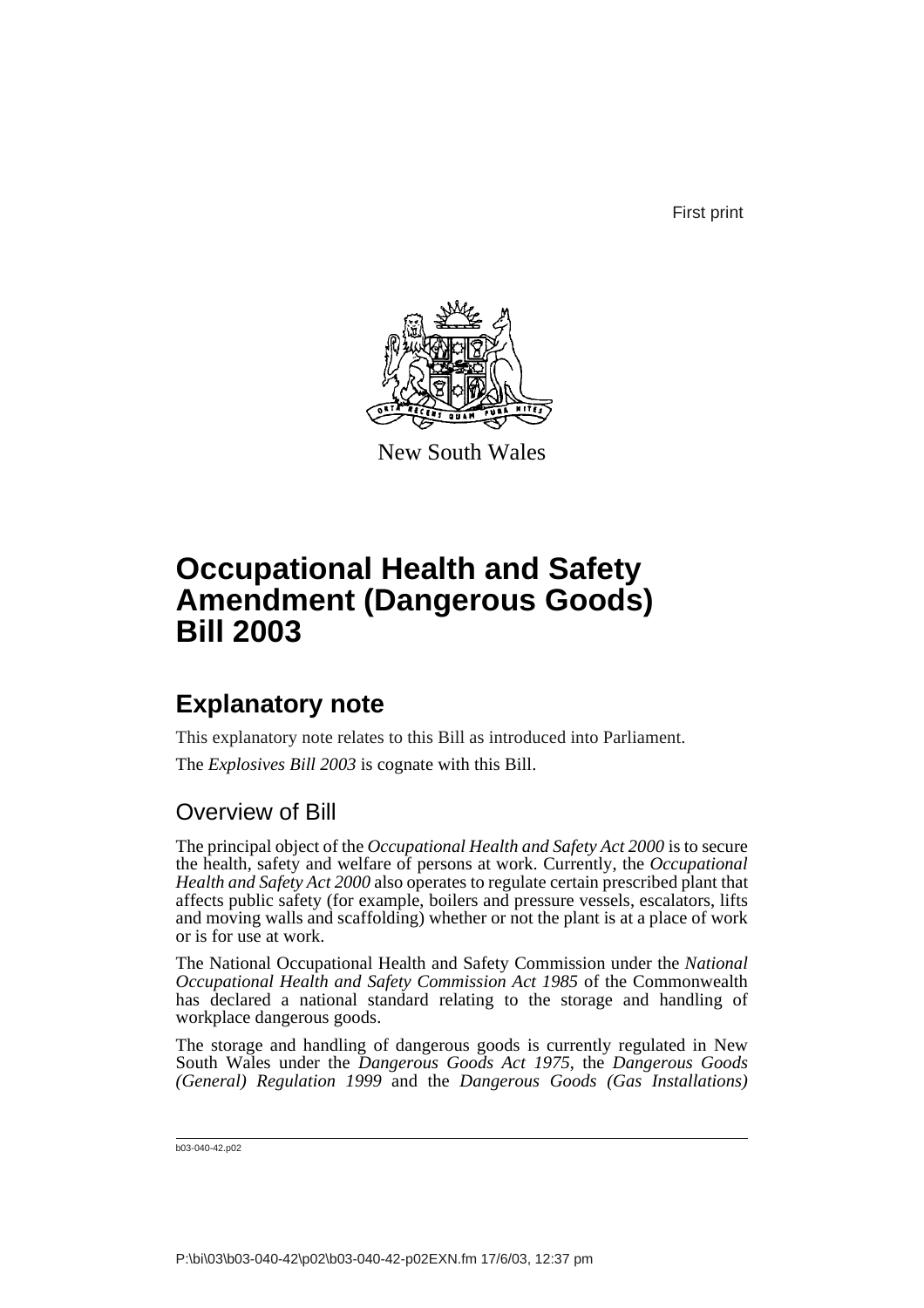Explanatory note

*Regulation 1998*. That legislation requires the keeping, conveyance and use of dangerous goods to be licensed by the WorkCover Authority. The legislation is not confined to the workplace but covers all dangerous goods wherever they are located. There are also special provisions in the legislation that deal with the licensing of explosives.

The object of this Bill is to extend the operation of the *Occupational Health and Safety Act 2000* to the regulation of dangerous goods whether or not at places of work in a similar manner as the extension of that Act in relation to plant affecting public safety. The extension of the operation of that Act would allow regulations to be made under that Act that adopt the duty of care and performance-based approach of regulation of the storage and handling of dangerous goods as outlined in the National Occupational Health and Safety Commission's national standard.

The *Explosives Bill 2003* will continue a licensing regime (which will include a role for the Commissioner of Police) for the handling of explosives. The Bill, as is currently the case, enables other dangerous goods to be regulated in the interests of public safety (for example, precursors to explosives and the storage of small quantities outside the workplace that will not be regulated by the proposed adoption of the national standard under the *Occupational Health and Safety Act 2000*).

### Outline of provisions

**Clause 1** sets out the name (also called the short title) of the proposed Act.

**Clause 2** provides for the commencement of the proposed Act on a day or days to be appointed by proclamation.

**Clause 3** is a formal provision that gives effect to the amendments to the *Occupational Health and Safety Act 2000* set out in Schedule 1.

**Clause 4** is a formal provision that repeals the *Dangerous Goods Act 1975* and the *Dangerous Goods (General) Regulation 1999*.

**Clause 5** is a formal provision that gives effect to the consequential amendments to the Acts and other instruments set out in Schedule 2.

#### **Schedule 1 Amendment of Occupational Health and Safety Act 2000**

**Schedule 1 [1]** replaces section 3 (h) of the *Occupational Health and Safety Act 2000* to provide that it is an object of that Act to deal with the impact of particular classes or types of dangerous goods and plant at, and beyond, places of work.

Explanatory note page 2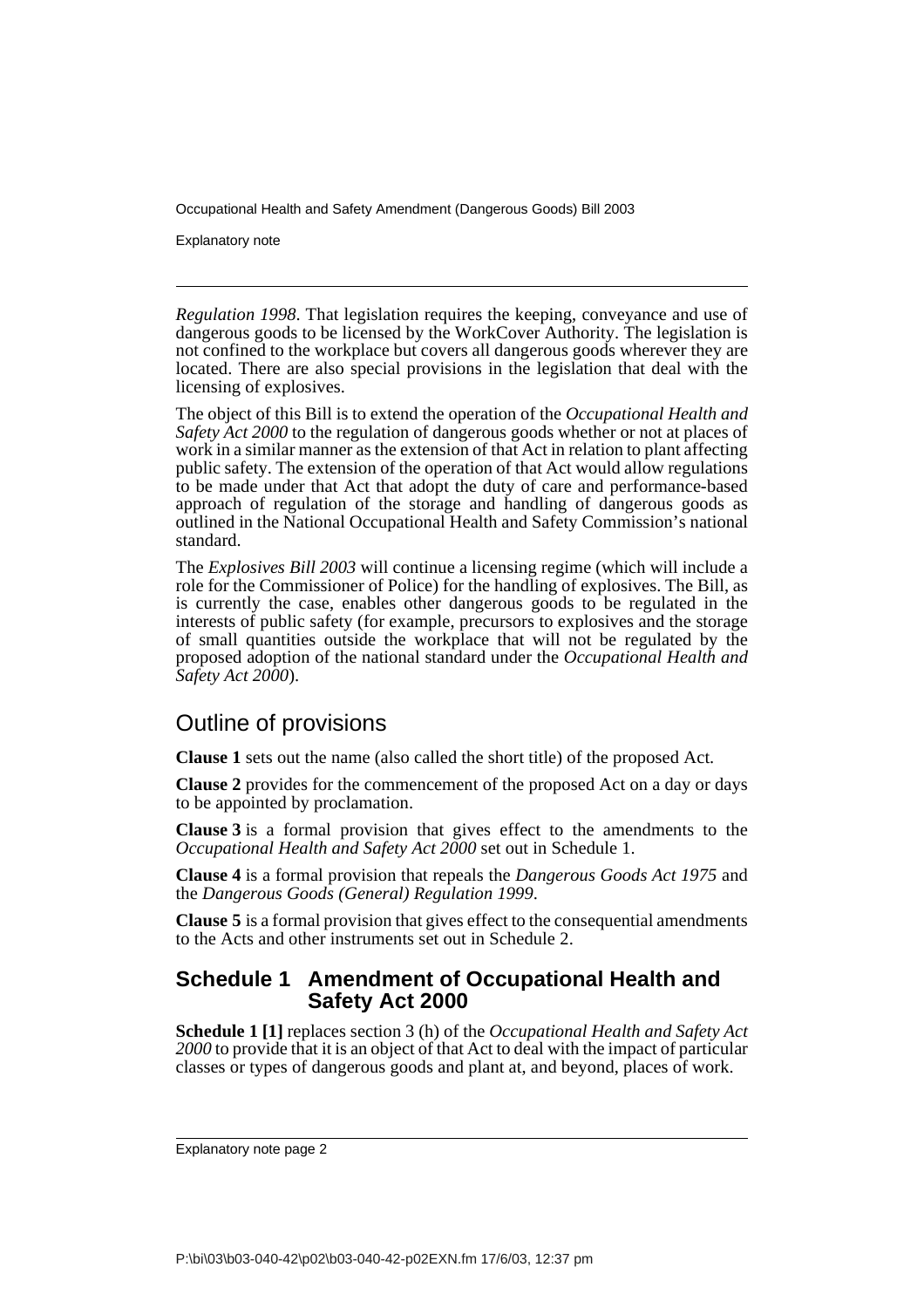Explanatory note

**Schedule 1 [2]** makes an amendment consequential on the repeal of the *Dangerous Goods Act 1975*.

**Schedule 1 [3]** inserts proposed section 135A into the *Occupational Health and Safety Act 2000*. The proposed section gives effect to the Overview above by providing that certain provisions of the *Occupational Health and Safety Act 2000* (namely, Division 4 of Part 2 (Ancillary provisions), Part 3 (Regulations), Part 4 (Industry codes of practice), Divisions 1, 2 and 4 of Part 5 (Investigations) and Part 6 (Investigation, improvement and prohibition notices)) extend to specified dangerous goods whether or not the goods are at a place of work or are for use at work.

**Schedule 1 [4]** enables regulations to be made of a savings and transitional nature consequent on the enactment of the proposed Act.

#### **Schedule 2 Amendment of Acts and instruments**

**Schedule 2** makes amendments to other Acts and instruments consequent on the enactment of the proposed Act and the proposed *Explosives Act 2003*, including, for example, amendments to continue the operation of the *Dangerous Goods (Gas Installations) Regulation 1998* after the repeal of the *Dangerous Goods Act 1975* by deeming it to be a regulation made under the *Gas Supply Act 1996*.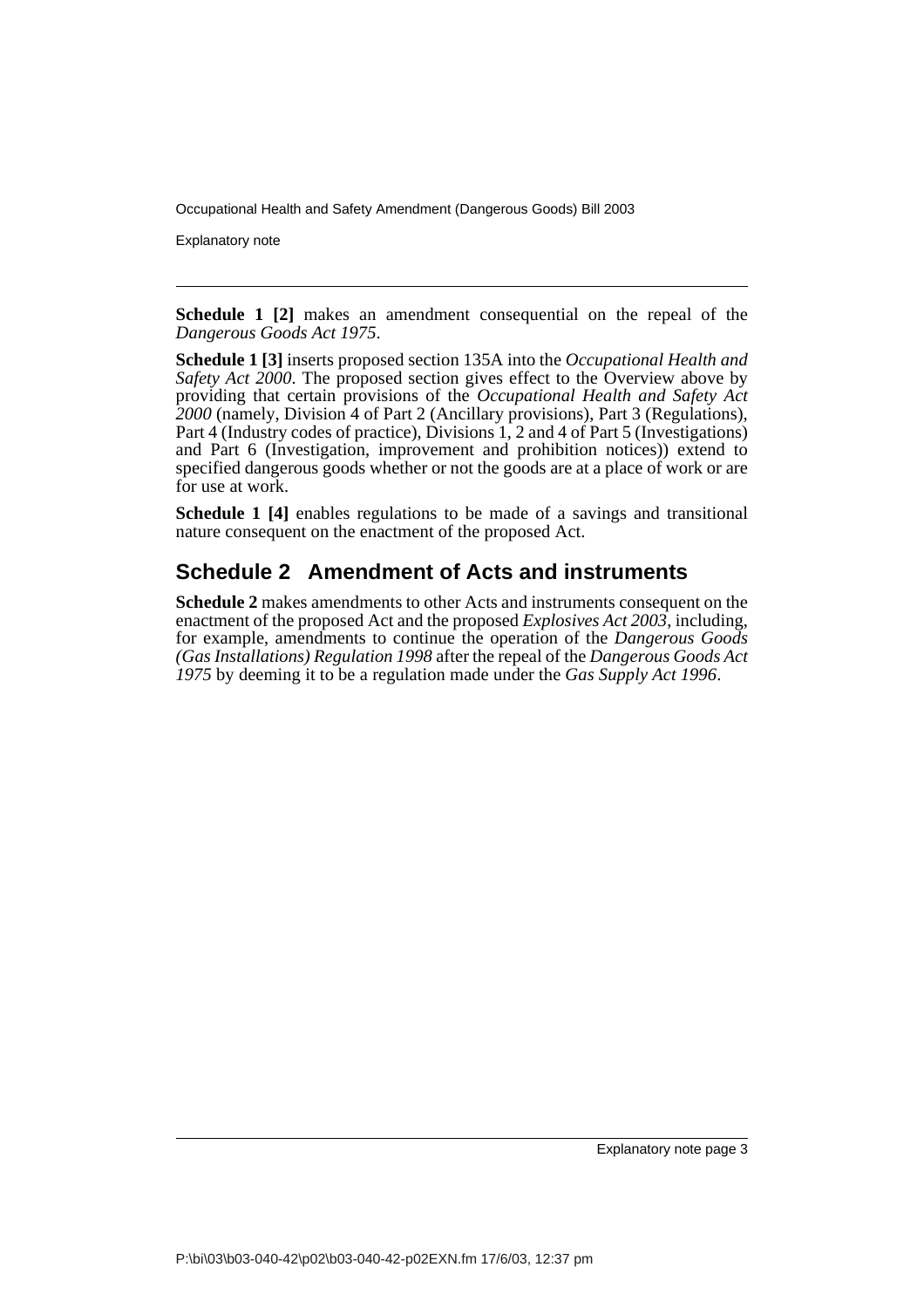Explanatory note

Explanatory note page 4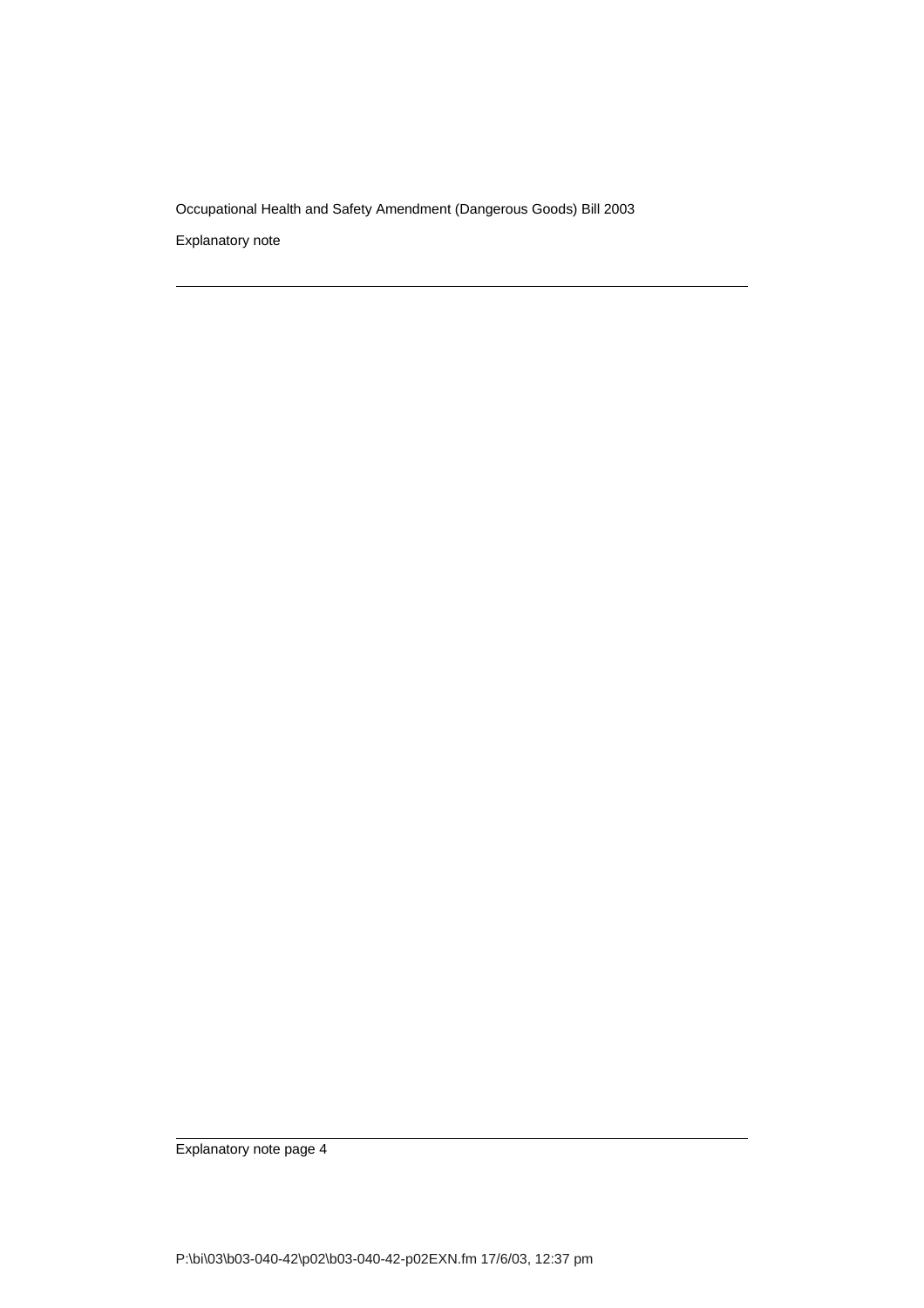First print



New South Wales

# **Occupational Health and Safety Amendment (Dangerous Goods) Bill 2003**

## **Contents**

|                  |    |                                                                                           | Page   |
|------------------|----|-------------------------------------------------------------------------------------------|--------|
|                  |    | Name of Act                                                                               | 2      |
|                  | 2  | Commencement                                                                              | 2      |
|                  | 3  | Amendment of Occupational Health and Safety Act 2000<br>No 40                             | 2      |
|                  | 4  | Repeal of Dangerous Goods Act 1975 No 68 and associated<br>regulation                     |        |
|                  | 5. | Amendment of other Acts and instruments                                                   |        |
| <b>Schedules</b> |    |                                                                                           |        |
|                  | 2  | Amendment of Occupational Health and Safety Act 2000<br>Amendment of Acts and instruments | 3<br>5 |

b03-040-42.p02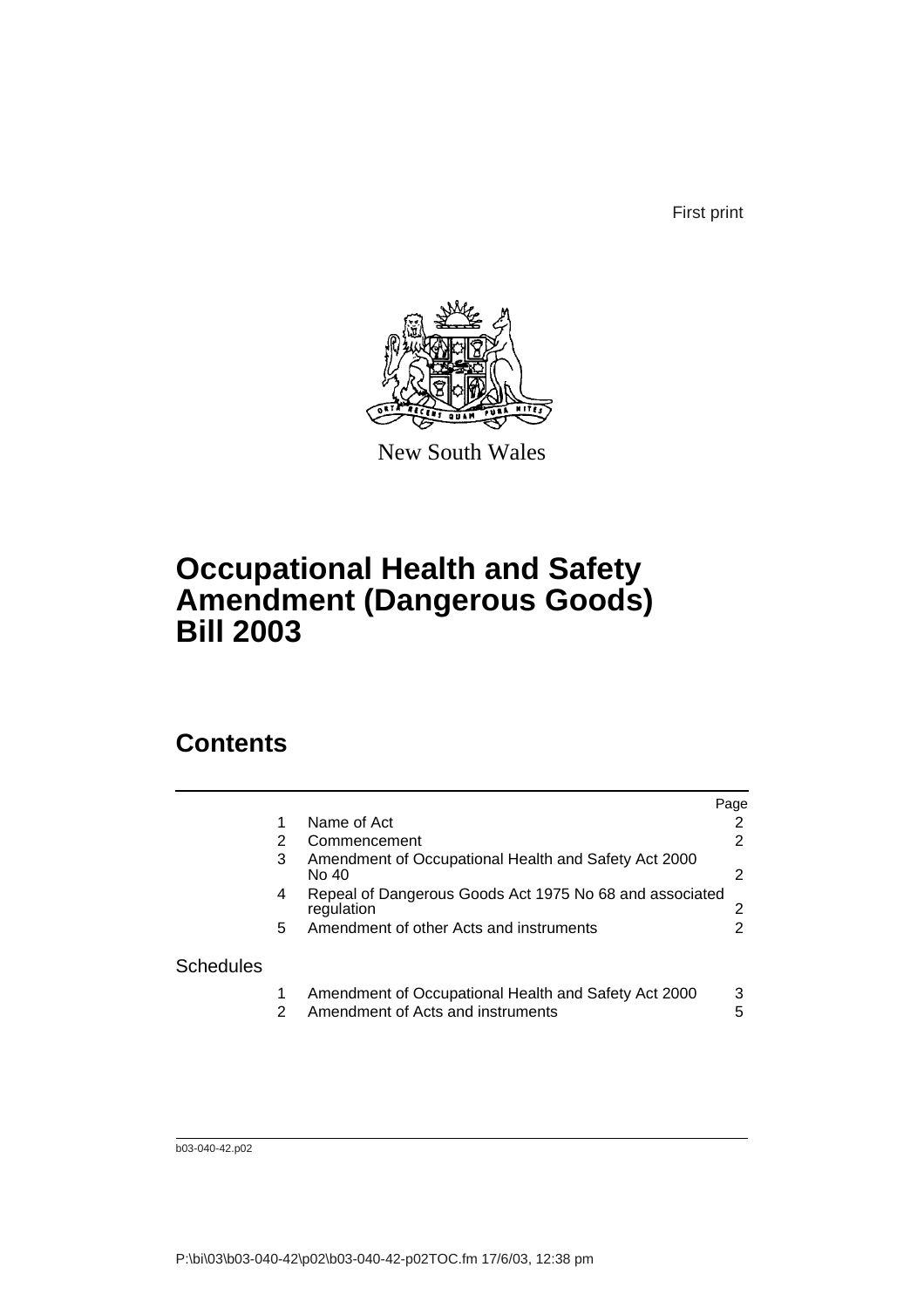**Contents** 

Page

Contents page 2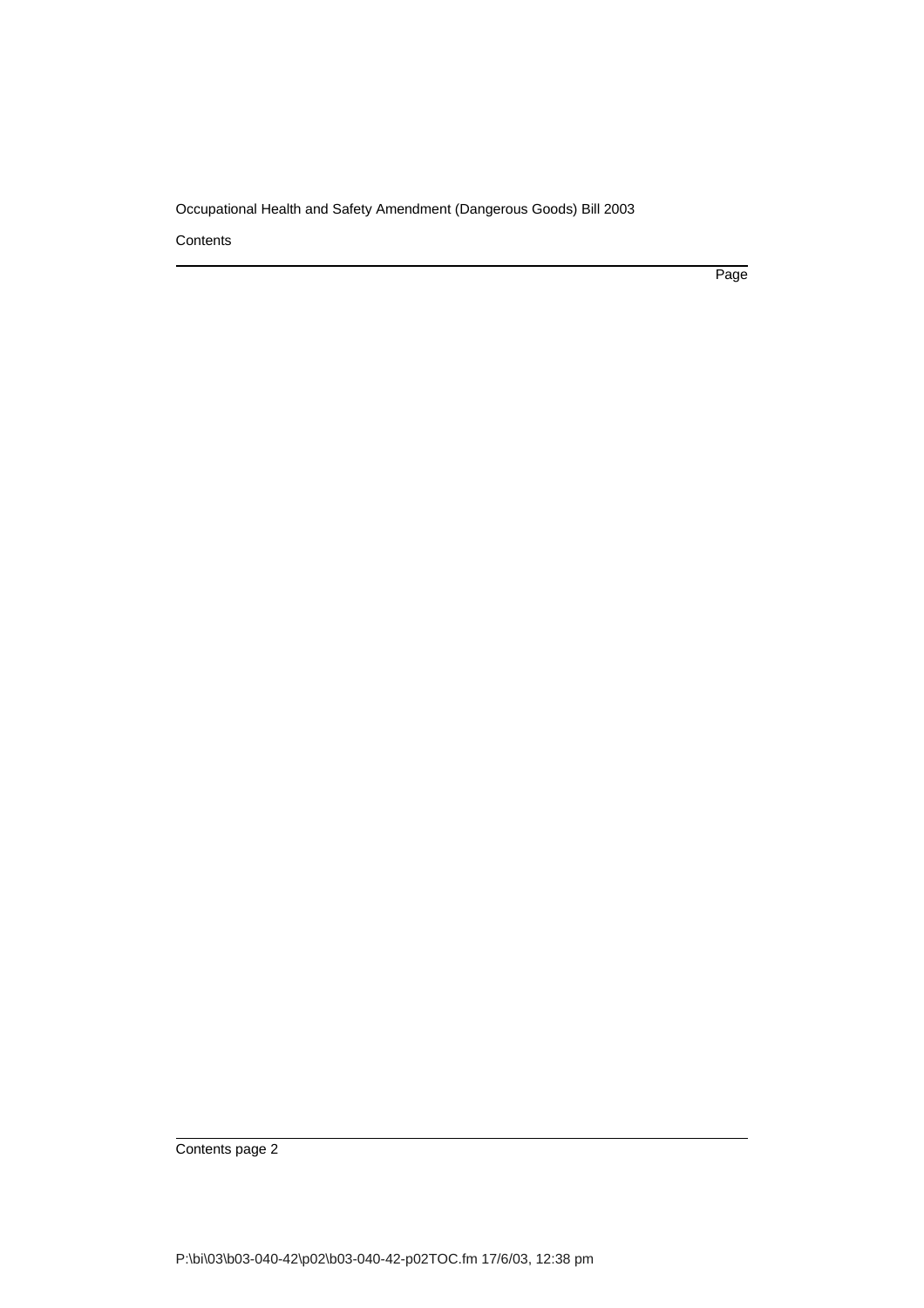

New South Wales

# **Occupational Health and Safety Amendment (Dangerous Goods) Bill 2003**

No , 2003

#### **A Bill for**

An Act to amend the *Occupational Health and Safety Act 2000* with respect to dangerous goods; to repeal the *Dangerous Goods Act 1975*; and for other purposes.

See also Explosives Bill 2003.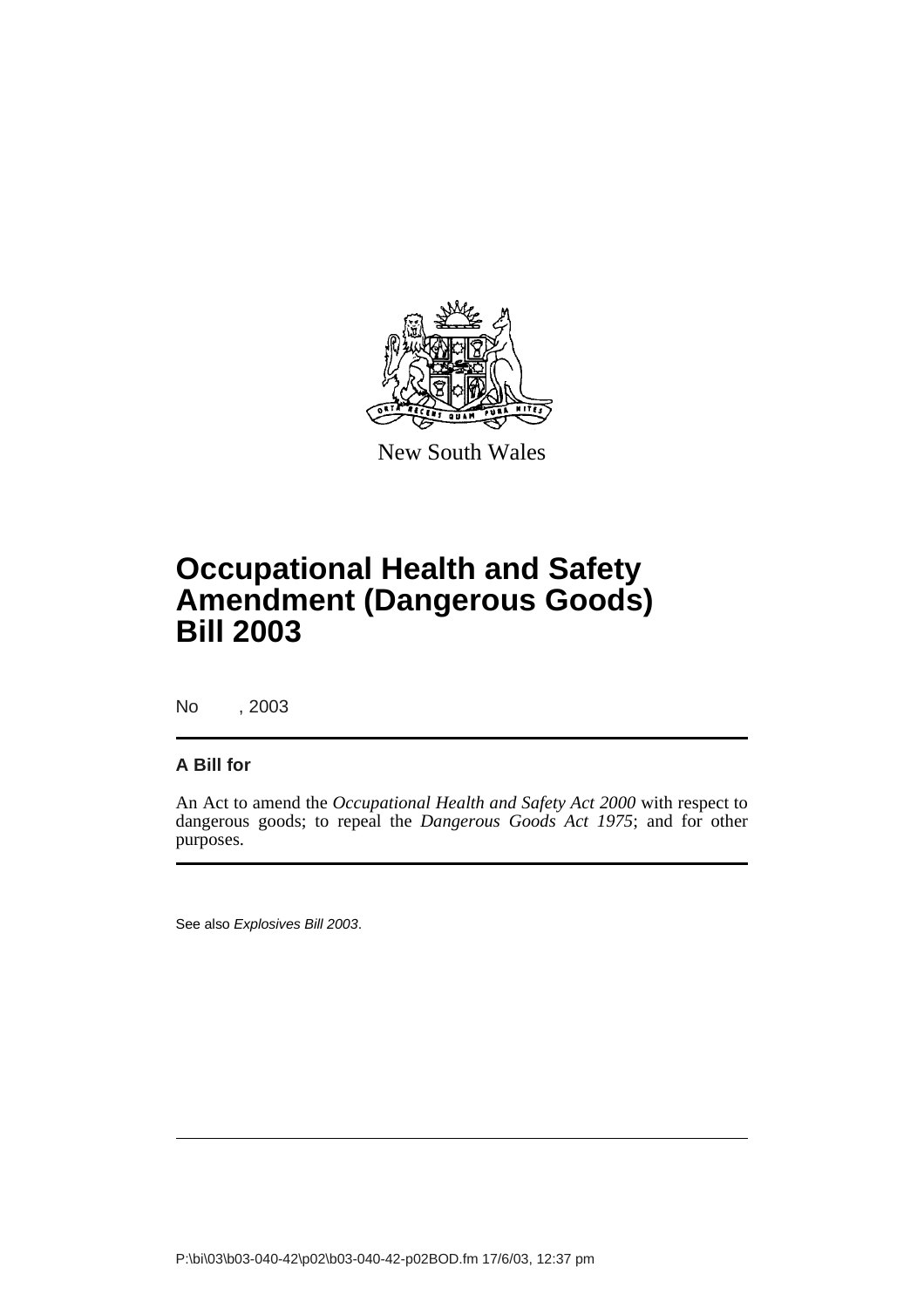<span id="page-7-4"></span><span id="page-7-3"></span><span id="page-7-2"></span><span id="page-7-1"></span><span id="page-7-0"></span>

|              | The Legislature of New South Wales enacts:                                                      | $\mathbf{1}$        |
|--------------|-------------------------------------------------------------------------------------------------|---------------------|
| 1            | <b>Name of Act</b>                                                                              | 2                   |
|              | This Act is the Occupational Health and Safety Amendment<br>(Dangerous Goods) Act 2003.         | 3<br>4              |
| $\mathbf{2}$ | <b>Commencement</b>                                                                             | 5                   |
|              | This Act commences on a day or days to be appointed by<br>proclamation.                         | 6<br>$\overline{7}$ |
| 3            | Amendment of Occupational Health and Safety Act 2000 No 40                                      | 8                   |
|              | The <i>Occupational Health and Safety Act 2000</i> is amended as set out<br>in Schedule 1.      | 9<br>10             |
| 4            | Repeal of Dangerous Goods Act 1975 No 68 and associated<br>regulation                           | 11<br>12            |
|              | The Dangerous Goods Act 1975 and the Dangerous Goods<br>(General) Regulation 1999 are repealed. | 13<br>14            |
| 5            | <b>Amendment of other Acts and instruments</b>                                                  | 15                  |
|              | The Acts and instruments specified in Schedule 2 are amended as<br>set out in that Schedule.    | 16<br>17            |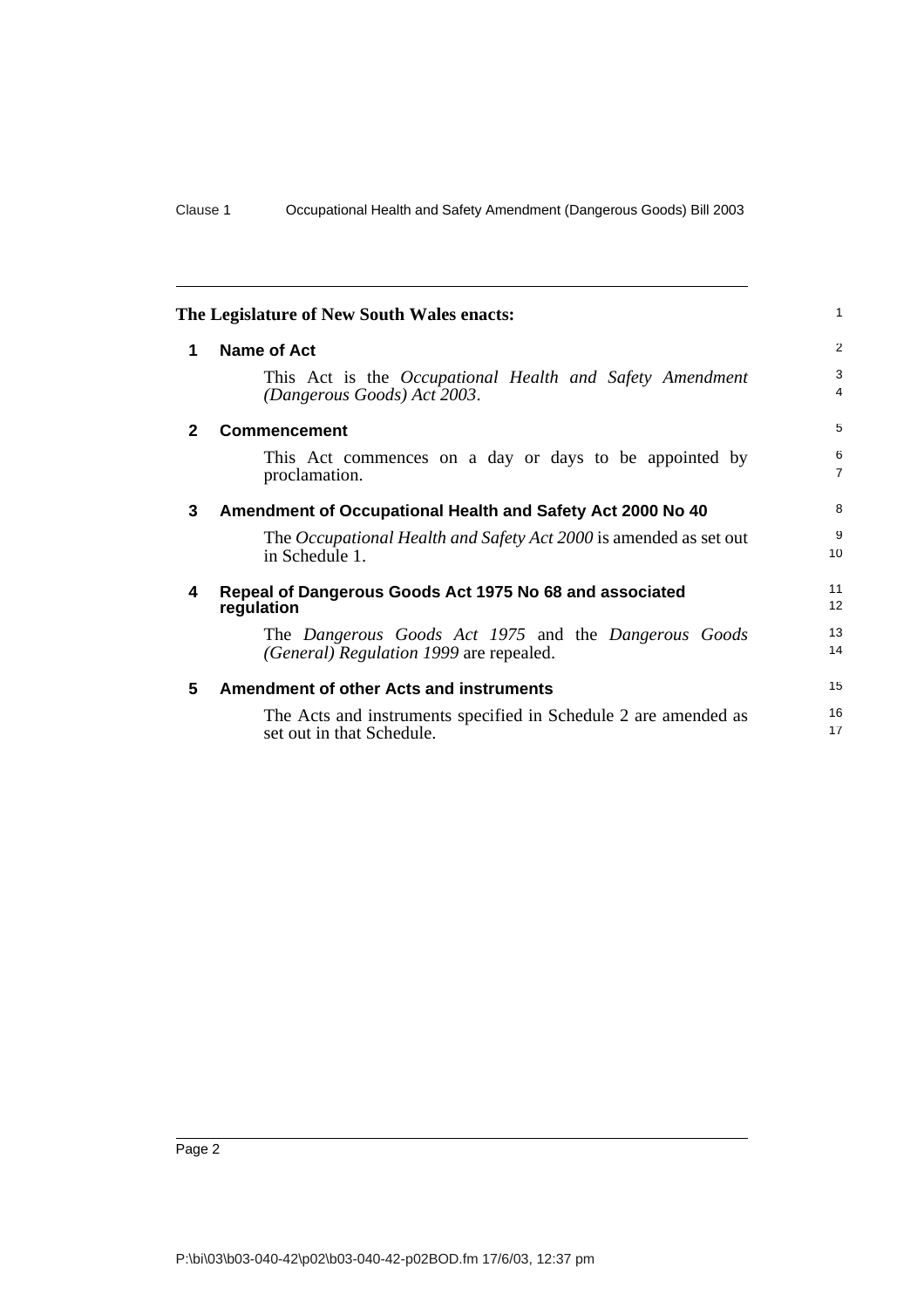Amendment of Occupational Health and Safety Act 2000 Schedule 1

<span id="page-8-0"></span>

|       |      |                     |                          | Schedule 1 Amendment of Occupational Health and<br><b>Safety Act 2000</b><br>(Section 3)                                                                                                                                                                                                                                            | 1<br>$\overline{\mathbf{c}}$<br>3 |
|-------|------|---------------------|--------------------------|-------------------------------------------------------------------------------------------------------------------------------------------------------------------------------------------------------------------------------------------------------------------------------------------------------------------------------------|-----------------------------------|
| $[1]$ |      |                     | <b>Section 3 Objects</b> |                                                                                                                                                                                                                                                                                                                                     | 4                                 |
|       |      |                     |                          |                                                                                                                                                                                                                                                                                                                                     |                                   |
|       |      |                     |                          | Omit section 3 (h). Insert instead:                                                                                                                                                                                                                                                                                                 | 5                                 |
|       |      |                     | (h)                      | to deal with the impact of particular classes or types of<br>dangerous goods and plant at, and beyond, places of<br>work.                                                                                                                                                                                                           | 6<br>7<br>8                       |
| [2]   |      |                     |                          | <b>Section 4 Definitions</b>                                                                                                                                                                                                                                                                                                        | 9                                 |
|       |      |                     | and safety legislation.  | Omit paragraph (b) from the definition of <i>associated occupational health</i>                                                                                                                                                                                                                                                     | 10<br>11                          |
| [3]   |      | <b>Section 135A</b> |                          |                                                                                                                                                                                                                                                                                                                                     | 12                                |
|       |      |                     |                          | Insert after section 135:                                                                                                                                                                                                                                                                                                           | 13                                |
|       | 135A |                     |                          | Dangerous goods-extension of Act                                                                                                                                                                                                                                                                                                    | 14                                |
|       |      | (1)                 |                          | In this section:                                                                                                                                                                                                                                                                                                                    | 15                                |
|       |      |                     |                          | <i>dangerous goods</i> means:                                                                                                                                                                                                                                                                                                       | 16                                |
|       |      |                     | (a)                      | substances or articles subject to a national standard<br>declared by the National Occupational Health and<br>Safety Commission under section 38 of the National<br>Occupational Health and Safety Commission Act 1985<br>of the Commonwealth, and                                                                                   | 17<br>18<br>19<br>20<br>21        |
|       |      |                     | (b)                      | any other substances or articles that are a risk to public<br>safety.                                                                                                                                                                                                                                                               | 22<br>23                          |
|       |      |                     | goods.                   | <i>handling</i> , in relation to dangerous goods, includes conveying,<br>manufacturing, processing, possessing, using, preparing for<br>use, treating, dispensing, packing, selling, offering for sale,<br>supplying, transferring, loading and unloading, rendering<br>harmless, abandoning, destroying and disposing of dangerous | 24<br>25<br>26<br>27<br>28<br>29  |
|       |      |                     |                          | <i>storing</i> includes storing as a bailee or in any other capacity.                                                                                                                                                                                                                                                               | 30                                |
|       |      | (2)                 |                          | The regulations may declare that specified dangerous goods<br>(whether or not at a place of work) are dangerous goods to<br>which this section applies. Any such declaration may provide<br>that those substances or articles are not dangerous goods to                                                                            | 31<br>32<br>33<br>34              |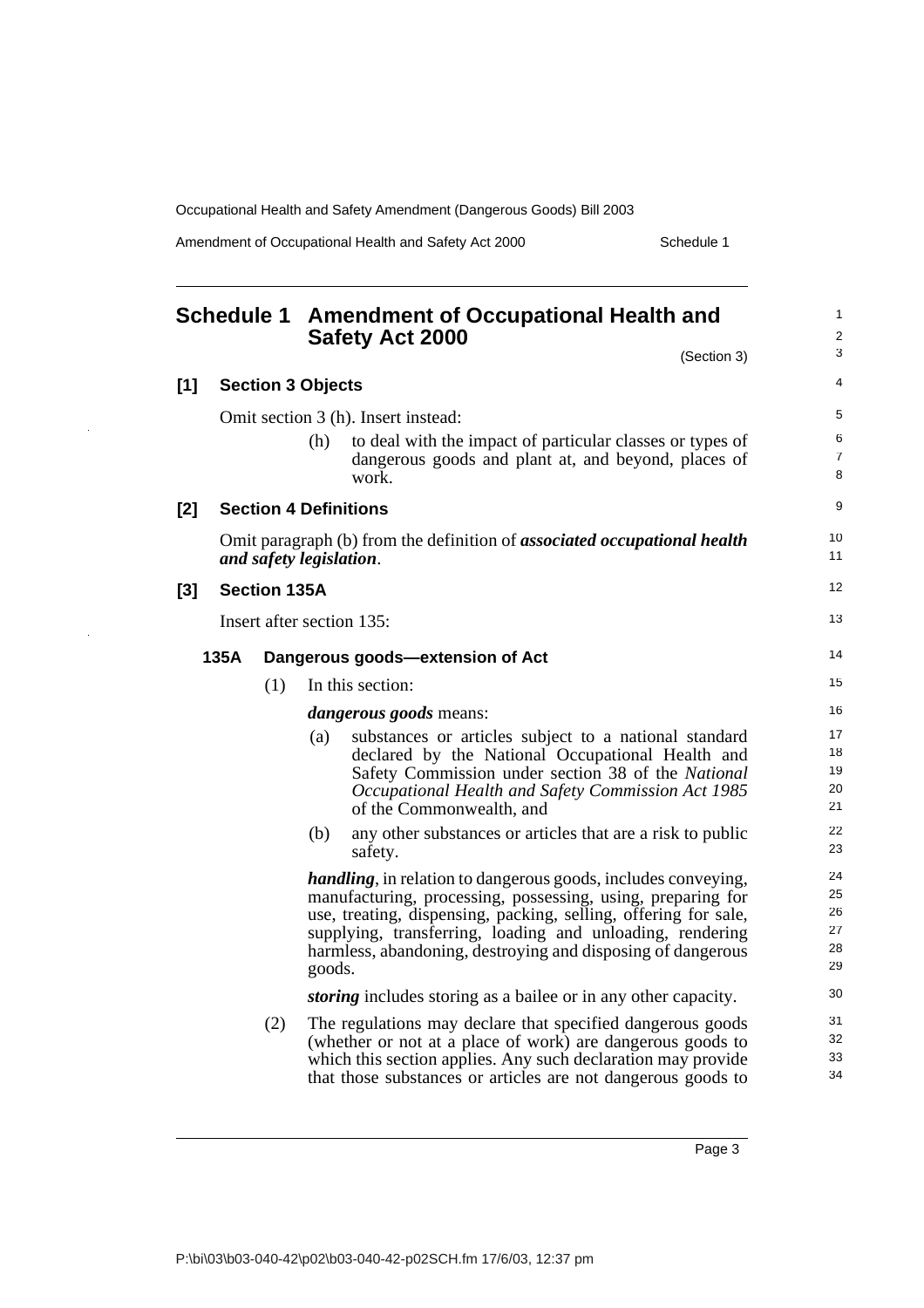Schedule 1 Amendment of Occupational Health and Safety Act 2000

which this section applies at premises that are not a place of work unless the quantity of those goods at those premises exceeds a minimum quantity prescribed by the regulations.

24

25 26 27

- (3) The following provisions of this Act extend to dangerous goods to which this section applies even though the goods are not at a place of work or are not for use at work:
	- (a) Division 4 (Ancillary provisions) of Part 2,
	- (b) Part 3 (Regulations) and Part 4 (Industry codes of practice),
	- (c) Divisions 1, 2 and 4 of Part 5 (Investigations) and Part 6 (Investigation, improvement and prohibition notices).
- (4) For the purposes of the application of those provisions:
	- (a) a reference to work includes a reference to storing or handling dangerous goods to which this section applies, and
	- (b) a reference to a place of work includes a reference to the premises at or in which the dangerous goods to which this section applies are stored or handled, and
	- (c) a reference to occupational health and safety (however expressed) includes a reference to public health and safety.
- (5) This section does not affect the application of this Act to dangerous goods apart from the operation of this section.

#### **[4] Schedule 3 Savings, transitional and other provisions**

Insert at the end of clause 1 (1):

*Occupational Health and Safety Amendment (Dangerous Goods) Act 2003*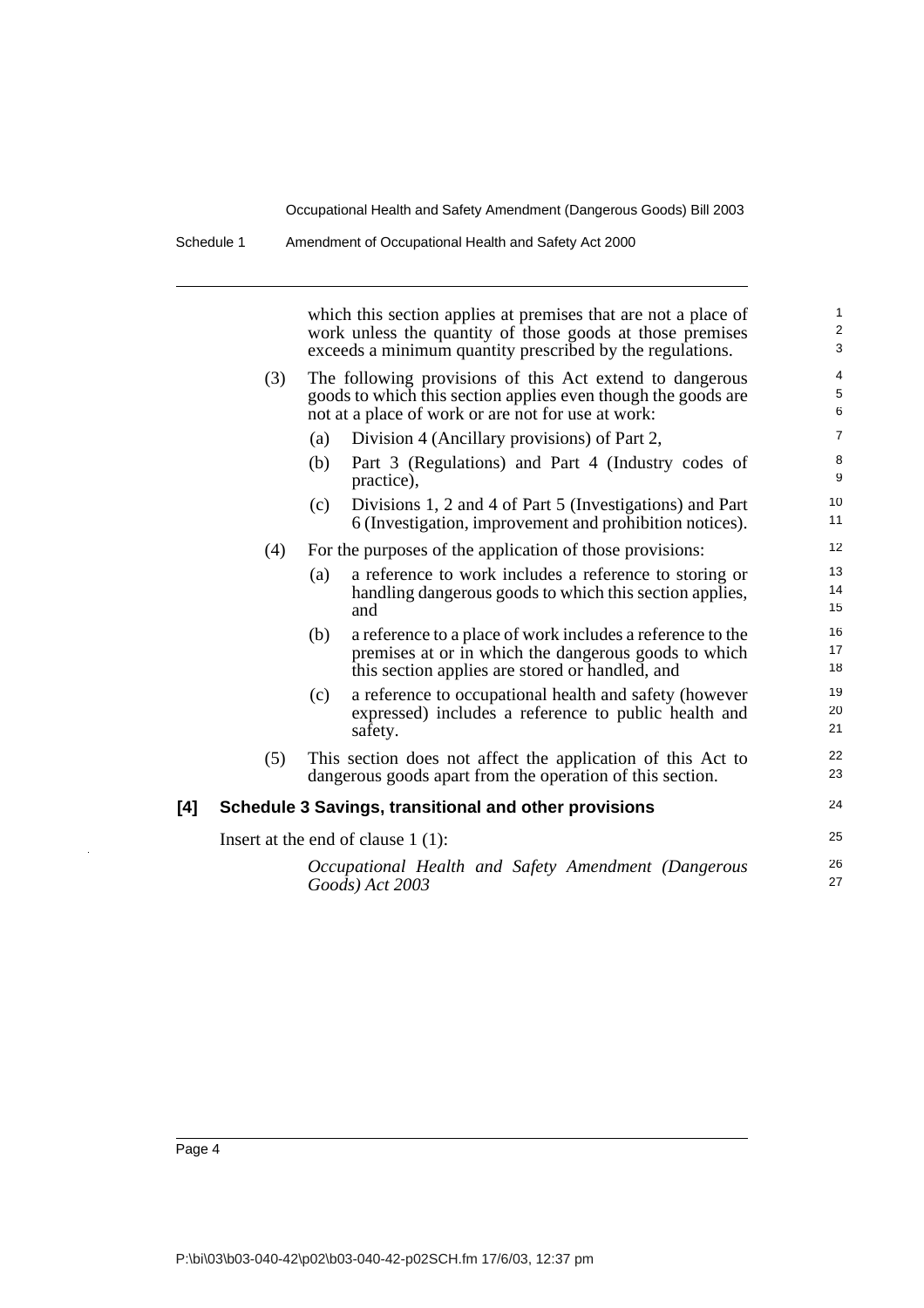Amendment of Acts and instruments Schedule 2

<span id="page-10-0"></span>

| Schedule 2 Amendment of Acts and instruments<br>$\mathbf{1}$<br>$\overline{2}$<br>(Section 5) |                                                                                                                     |                     |  |  |
|-----------------------------------------------------------------------------------------------|---------------------------------------------------------------------------------------------------------------------|---------------------|--|--|
| 2.1                                                                                           | <b>Clean Waters Regulations 1972</b>                                                                                | 3                   |  |  |
|                                                                                               | <b>Regulation 2 Definitions</b>                                                                                     | 4                   |  |  |
|                                                                                               | Omit the definition of <i>dangerous goods</i> in Regulation $2(1)$ .                                                | 5                   |  |  |
|                                                                                               | Insert instead:                                                                                                     | 6                   |  |  |
|                                                                                               | dangerous goods has the same meaning as in the Road and<br>Rail Transport (Dangerous Goods) Act 1997.               | $\overline{7}$<br>8 |  |  |
| $2.2\phantom{0}$                                                                              | <b>Coal Mines (General) Regulation 1999</b>                                                                         | 9                   |  |  |
|                                                                                               | <b>Clause 39 Identification of pipelines</b>                                                                        | 10                  |  |  |
|                                                                                               | Omit "Dangerous Goods Act 1975".                                                                                    | 11                  |  |  |
|                                                                                               | Insert instead "Road and Rail Transport (Dangerous Goods) Act 1997".                                                | 12 <sup>2</sup>     |  |  |
| 2.3                                                                                           | <b>Commercial Vessels (Certificates of Competency and Safety</b><br><b>Manning) Regulation 1986</b>                 | 13<br>14            |  |  |
|                                                                                               | <b>Clause 4 Definitions</b>                                                                                         | 15                  |  |  |
|                                                                                               | Omit the definition of <i>dangerous</i> goods in clause $4(1)$ .                                                    | 16                  |  |  |
|                                                                                               | Insert instead:                                                                                                     | 17                  |  |  |
|                                                                                               | <i>dangerous goods</i> has the same meaning as in the <i>Road and</i><br>Rail Transport (Dangerous Goods) Act 1997. | 18<br>19            |  |  |
| 2.4                                                                                           | Dangerous Goods (Gas Installations) Regulation 1998                                                                 | 20                  |  |  |
| [1]                                                                                           | Clause 5 Liquefied petroleum gas and natural gas prescribed as<br>dangerous goods                                   | 21<br>22            |  |  |
|                                                                                               | Omit the clause.                                                                                                    | 23                  |  |  |
| [2]                                                                                           | Clause 6 Regulation not to apply to certain gas installations                                                       | 24                  |  |  |
|                                                                                               | Omit "under the <i>Gas Supply Act 1996</i> " from clause 6 (a).                                                     | 25                  |  |  |
| $[3]$                                                                                         | <b>Dictionary</b>                                                                                                   | 26                  |  |  |
|                                                                                               | Omit "the Dangerous Goods Act 1975" from the definition of the Act.                                                 | 27                  |  |  |
|                                                                                               | Insert instead "the Gas Supply Act 1996".                                                                           | 28                  |  |  |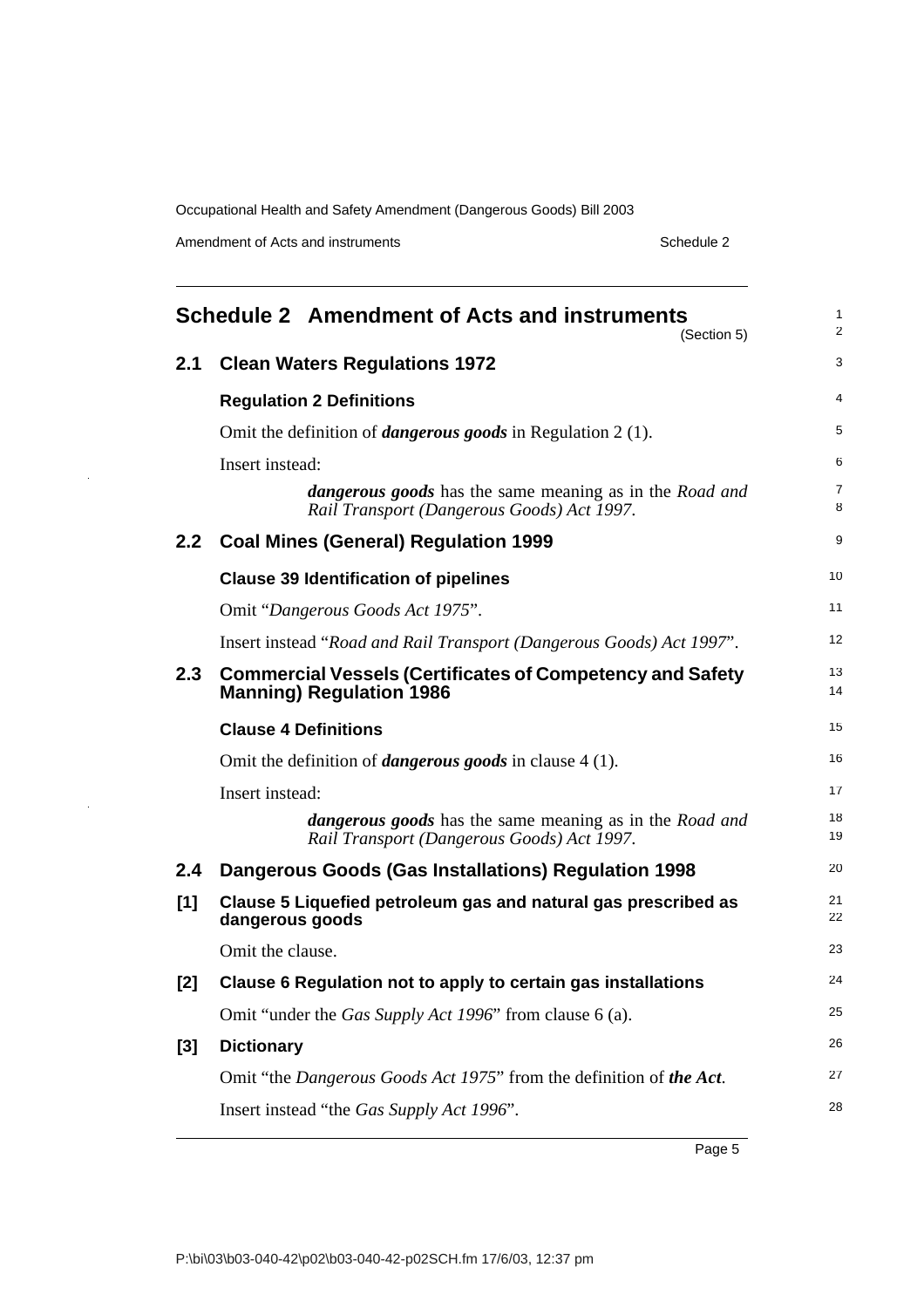|       |                                                                                           | 1        |
|-------|-------------------------------------------------------------------------------------------|----------|
| 2.5   | Fair Trading Act 1987 No 68                                                               |          |
| [1]   | <b>Schedule 1 Paramount legislation</b>                                                   | 2        |
|       | Omit "Dangerous Goods Act 1975".                                                          | 3        |
| $[2]$ | <b>Schedule 1</b>                                                                         | 4        |
|       | Insert in alphabetical order "Explosives Act 2003".                                       | 5        |
| $[3]$ | Schedule 2 Acts prohibiting or regulating the supply of goods                             | 6        |
|       | Omit "Dangerous Goods Act 1975".                                                          | 7        |
| [4]   | <b>Schedule 2</b>                                                                         | 8        |
|       | Insert in alphabetical order " <i>Explosives Act 2003</i> ".                              | 9        |
| 2.6   | <b>Fines Act 1996 No 99</b>                                                               | 10       |
| [1]   | Schedule 1 Statutory provisions under which penalty notices<br>issued                     | 11<br>12 |
|       | Omit "Dangerous Goods Act 1975, section 43A".                                             | 13       |
| [2]   | <b>Schedule 1</b>                                                                         | 14       |
|       | Insert in appropriate order " <i>Explosives Act 2003</i> , section 34".                   | 15       |
| 2.7   | Firearms Act 1996 No 46                                                                   | 16       |
|       | <b>Section 4 Definitions</b>                                                              | 17       |
|       | Omit "Dangerous Goods Act 1975" from the definition of explosive in<br>section 4 $(1)$ .  | 18<br>19 |
|       | Insert instead "Explosives Act 2003".                                                     | 20       |
| 2.8   | <b>Firearms (General) Regulation 1997</b>                                                 | 21       |
|       | Clause 108 Exemption relating to officers and employees of<br>certain government agencies | 22<br>23 |
|       | Omit "Dangerous Goods Act 1975" from clause 108 (1).                                      | 24       |
|       | Insert instead "Explosives Act 2003".                                                     | 25       |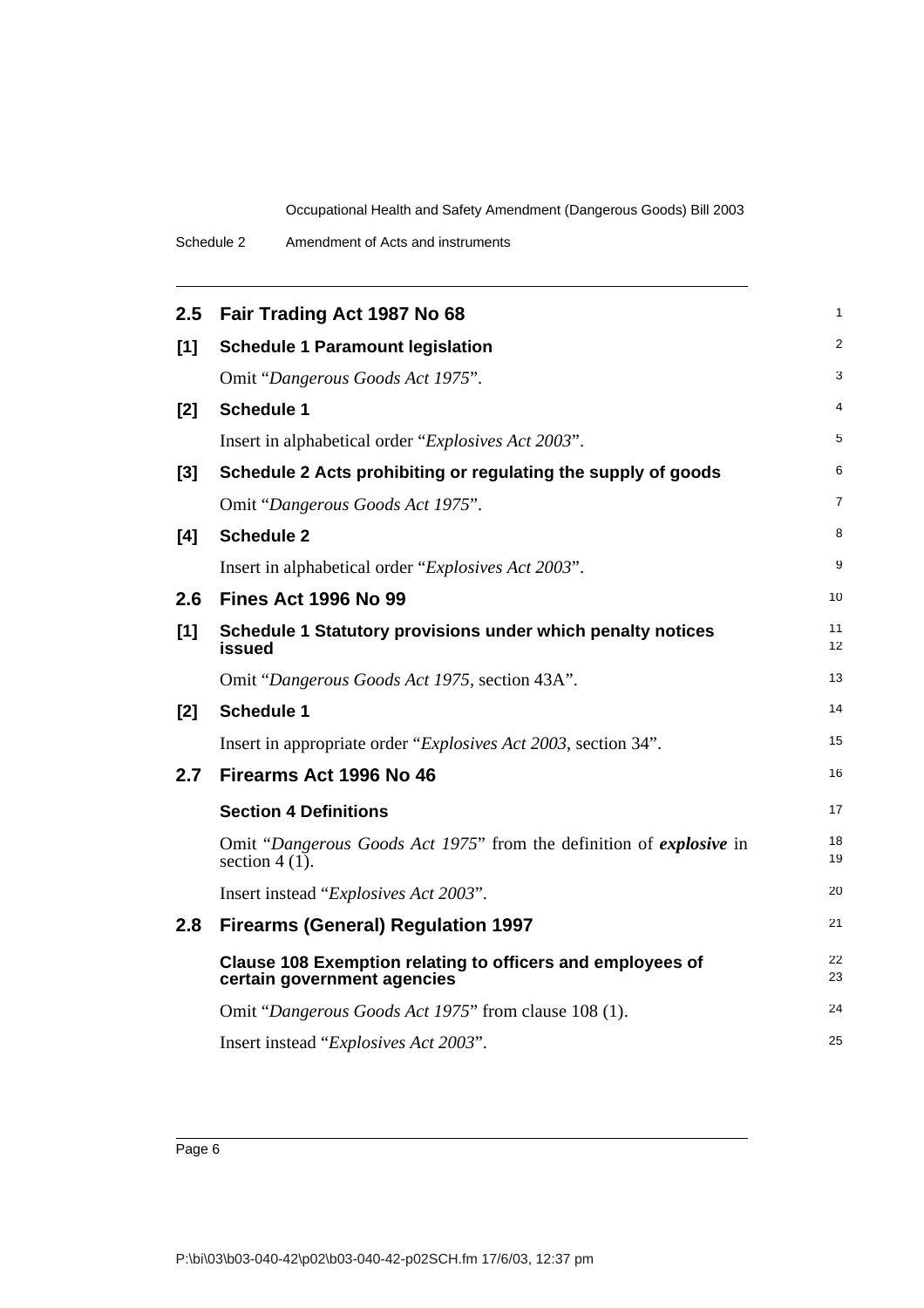J.

l,

| Amendment of Acts and instruments | Schedule 2 |
|-----------------------------------|------------|
|                                   |            |

| 2.9   |                   | <b>Freedom of Information Regulation 2000</b>                                                                                                                                                                                                    | $\mathbf{1}$         |
|-------|-------------------|--------------------------------------------------------------------------------------------------------------------------------------------------------------------------------------------------------------------------------------------------|----------------------|
|       |                   | <b>Schedule 4 Public offices</b>                                                                                                                                                                                                                 | 2                    |
|       | Part 2.           | Omit the matter relating to the Chief Inspector of Dangerous Goods from                                                                                                                                                                          | 3<br>$\overline{4}$  |
|       |                   | 2.10 Gas Supply Act 1996 No 38                                                                                                                                                                                                                   | 5                    |
| $[1]$ |                   | <b>Section 77 Inspectors</b>                                                                                                                                                                                                                     | 6                    |
|       | section $77(1)$ . | Omit "administering section 31 of the <i>Dangerous Goods Act 1975</i> " from                                                                                                                                                                     | $\overline{7}$<br>8  |
| $[2]$ |                   | <b>Section 83 Regulations</b>                                                                                                                                                                                                                    | 9                    |
|       |                   | Insert after section 83 $(2)$ (g):                                                                                                                                                                                                               | 10                   |
|       |                   | autogas installations and the carrying out of autogas<br>(g1)<br>work,                                                                                                                                                                           | 11<br>12             |
| $[3]$ |                   | <b>Schedule 2 Savings, transitional and other provisions</b>                                                                                                                                                                                     | 13                   |
|       |                   | Insert at the end of the Schedule with appropriate Part and clause numbers:                                                                                                                                                                      | 14                   |
|       | <b>Part</b>       | Provisions consequent on enactment of<br><b>Occupational Health and Safety</b><br><b>Amendment (Dangerous Goods) Act</b><br>2003                                                                                                                 | 15<br>16<br>17<br>18 |
|       |                   | <b>Saving of regulation</b>                                                                                                                                                                                                                      | 19                   |
|       | (1)               | The Dangerous Goods (Gas Installations) Regulation 1998 is<br>taken to be a regulation made under this Act.                                                                                                                                      | 20<br>21             |
|       | (2)               | For the purposes of Part 3 of the Subordinate Legislation Act<br>1989, the Dangerous Goods (Gas Installations) Regulation<br>1998 is taken to have been published on the commencement<br>of this clause.                                         | 22<br>23<br>24<br>25 |
|       |                   | Saving of appointment of inspectors                                                                                                                                                                                                              | 26                   |
|       |                   | A person appointed as an inspector under section $77(1)$ of this<br>Act and holding office as such immediately before the<br>amendment of that section by the Occupational Health and<br>Safety Amendment (Dangerous Goods) Act 2003 is taken to | 27<br>28<br>29<br>30 |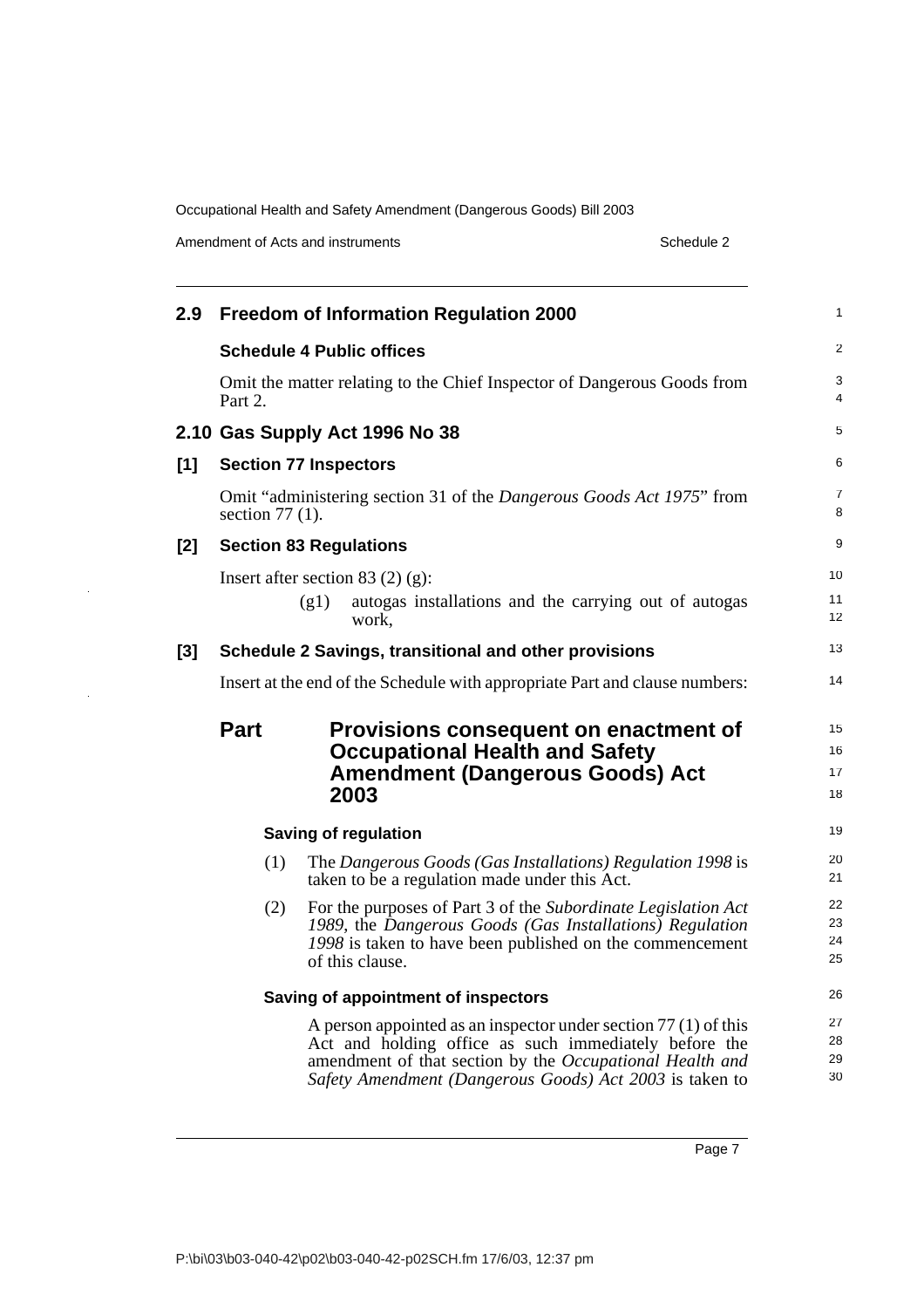|       |                              | amended. | have been appointed to that office under that section as so                                                                                                                                                                                                                                                             | $\mathbf{1}$<br>$\overline{2}$     |
|-------|------------------------------|----------|-------------------------------------------------------------------------------------------------------------------------------------------------------------------------------------------------------------------------------------------------------------------------------------------------------------------------|------------------------------------|
| [4]   | <b>Dictionary</b>            |          |                                                                                                                                                                                                                                                                                                                         | 3                                  |
|       | Insert in appropriate order: |          |                                                                                                                                                                                                                                                                                                                         | 4                                  |
|       |                              |          | <i>autogas installation</i> means a system of pipes and associated<br>equipment that forms part of a vehicle, vessel or machine and<br>that is designed to convey liquefied petroleum gas or natural<br>gas to an internal combustion engine that is installed in, or<br>forms part of, the vehicle, vessel or machine. | 5<br>6<br>$\overline{7}$<br>8<br>9 |
|       |                              |          | <i>autogas work</i> means work involved in:                                                                                                                                                                                                                                                                             | 10                                 |
|       |                              | (a)      | the installation, alteration, extension or repair of an<br>autogas installation, or                                                                                                                                                                                                                                     | 11<br>12 <sup>2</sup>              |
|       |                              | (b)      | the connection of a gas cylinder to, or the disconnection<br>of a gas cylinder from, an autogas installation.                                                                                                                                                                                                           | 13<br>14                           |
|       |                              |          | 2.11 Home Building Act 1989 No 147                                                                                                                                                                                                                                                                                      | 15                                 |
|       |                              |          | Section 135 Proceedings for certain offences under other Acts                                                                                                                                                                                                                                                           | 16                                 |
|       | Omit section 135 (a).        |          |                                                                                                                                                                                                                                                                                                                         | 17                                 |
|       |                              |          | 2.12 Home Building Regulation 1997                                                                                                                                                                                                                                                                                      | 18                                 |
|       |                              |          | Clause 9 "Relevant law" regulating gasfitting or plumbing work                                                                                                                                                                                                                                                          | 19                                 |
|       |                              |          | Omit "Dangerous Goods Act 1975 (gas cylinders)" and "Dangerous<br>Goods Regulation 1978" from clause 9 (a).                                                                                                                                                                                                             | 20<br>21                           |
|       | <b>No 103</b>                |          | 2.13 Law Enforcement (Powers and Responsibilities) Act 2002                                                                                                                                                                                                                                                             | 23                                 |
|       |                              |          | Schedule 2 Search warrants under other Acts                                                                                                                                                                                                                                                                             | 24                                 |
|       |                              |          | Omit "Dangerous Goods Act 1975, section 42".                                                                                                                                                                                                                                                                            | 25                                 |
|       | <b>No 28</b>                 |          | 2.14 Licensing and Registration (Uniform Procedures) Act 2002                                                                                                                                                                                                                                                           | 26<br>27                           |
| $[1]$ |                              |          | Schedule 1 Licences to which Part 2 of Act applies                                                                                                                                                                                                                                                                      | 28                                 |
|       |                              |          | Omit all the matter relating to the <i>Dangerous Goods Act 1975</i> and the<br>Dangerous Goods (General) Regulation 1999.                                                                                                                                                                                               | 29<br>30                           |
|       |                              |          |                                                                                                                                                                                                                                                                                                                         |                                    |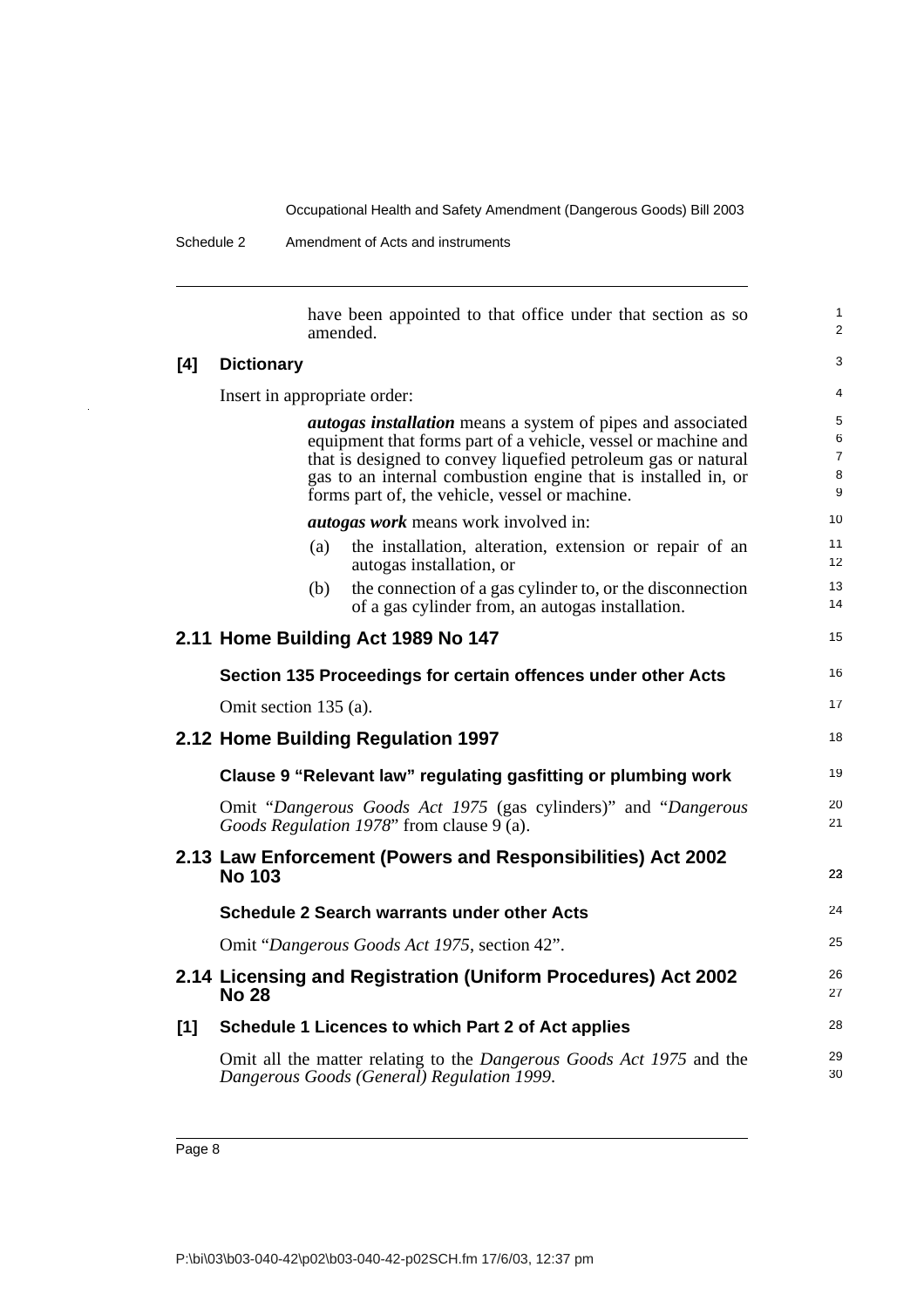$\frac{1}{2}$ 

| Amendment of Acts and instruments | Schedule 2 |
|-----------------------------------|------------|
|                                   |            |

| [2]   | <b>Schedule 1</b>                                                                                                   | 1              |
|-------|---------------------------------------------------------------------------------------------------------------------|----------------|
|       | Insert in appropriate order:                                                                                        | $\overline{2}$ |
|       | <b>Explosives Act 2003</b>                                                                                          |                |
|       | section 11, explosives licence                                                                                      | 3              |
|       | 2.15 Maritime Services Act 1935 No 47                                                                               | 4              |
|       | <b>Section 38 Regulations</b>                                                                                       | 5              |
|       | Omit the definition of <i>dangerous goods</i> in section 38 (4).                                                    | 6              |
|       | Insert instead:                                                                                                     | 7              |
|       | <i>dangerous goods</i> has the same meaning as in the <i>Road and</i><br>Rail Transport (Dangerous Goods) Act 1997. | 8<br>9         |
|       | 2.16 Mines Inspection General Rule 2000                                                                             | 10             |
| $[1]$ | <b>Clause 60 Manufacture of explosives</b>                                                                          | 11             |
|       | Omit "Dangerous Goods Act 1975" from clause 60 (2).                                                                 | 12             |
|       | Insert instead "Explosives Act 2003".                                                                               | 13             |
| [2]   | <b>Clause 61 Storage of explosives</b>                                                                              | 14             |
|       | Omit "licensed under the <i>Dangerous Goods Act 1975</i> " from clause 61 (1)<br>(a).                               | 15<br>16       |
|       | Insert instead "in accordance with a licence under the <i>Explosives Act</i><br>2003".                              | 17<br>18       |
|       | 2.17 National Parks and Wildlife Act 1974 No 80                                                                     | 19             |
|       | <b>Section 5 Definitions</b>                                                                                        | 20             |
|       | Omit "Dangerous Goods Act 1975" from the definition of explosive in<br>section $5(1)$ .                             | 21<br>22       |
|       | Insert instead "Explosives Act 2003".                                                                               | 23             |
|       |                                                                                                                     |                |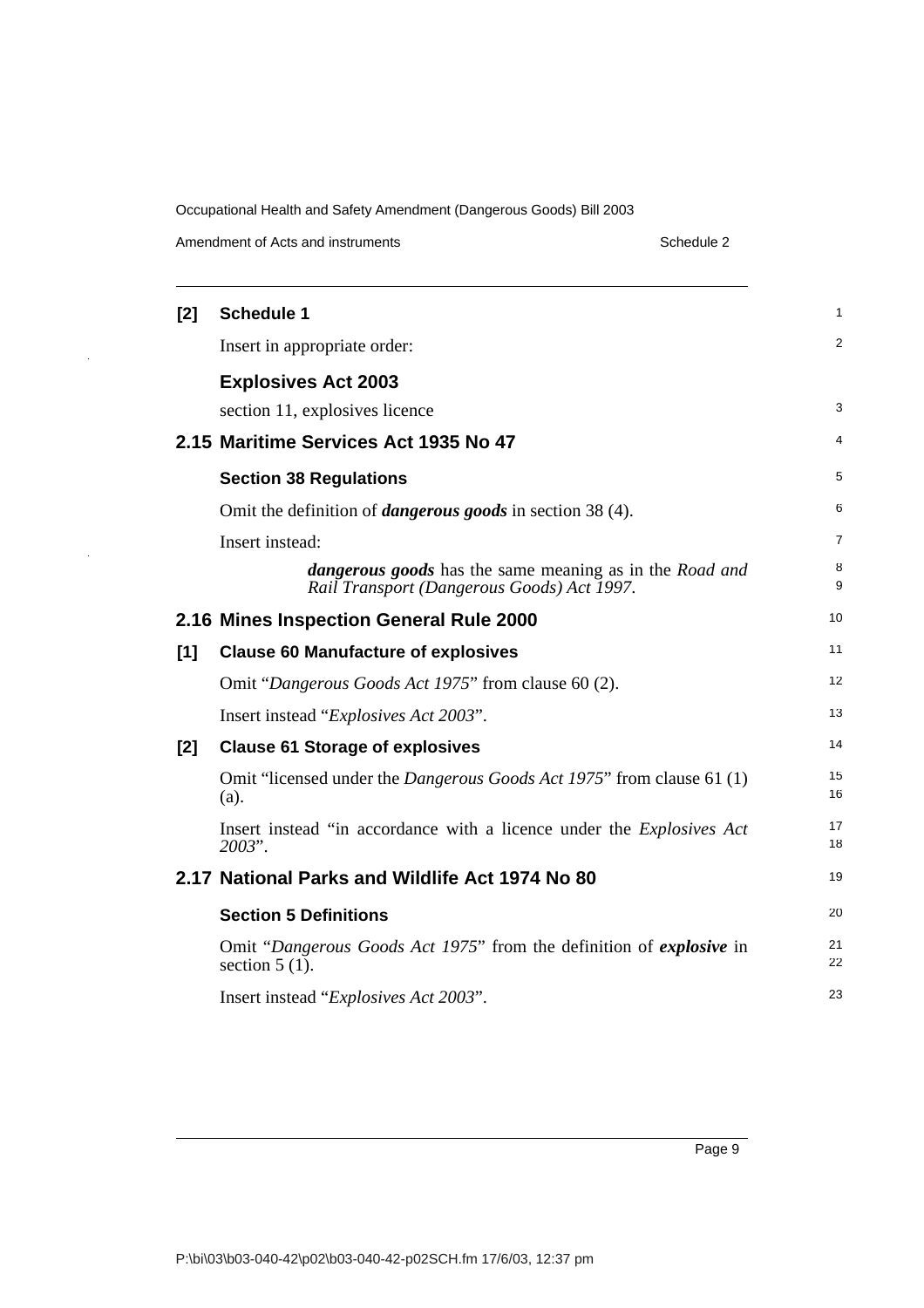|       | 2.18 Pipelines Act 1967 No 90                                                                                          | $\mathbf{1}$        |
|-------|------------------------------------------------------------------------------------------------------------------------|---------------------|
|       | <b>Section 5 Application of Act</b>                                                                                    | 2                   |
|       | Omit "the <i>Dangerous Goods Act 1975</i> " from section 5 (1) (e).                                                    | 3                   |
|       | Insert instead "the Road and Rail Transport (Dangerous Goods) Act<br>1997".                                            | 4<br>5              |
|       | 2.19 Road Transport (Safety and Traffic Management) Act 1999<br><b>No 20</b>                                           | 6<br>$\overline{7}$ |
| $[1]$ | <b>Section 8 Interpretation</b>                                                                                        | 8                   |
|       | Omit "the <i>Dangerous Goods Act 1975</i> or" from section $8(3)(g)(i)$ .                                              | 9                   |
| [2]   | <b>Section 59 Definitions</b>                                                                                          | 10                  |
|       | Omit "the <i>Dangerous Goods Act 1975</i> , or" from the definition of<br><i>prescribed officer</i> in section 59 (1). | 11<br>12            |
|       | Insert instead "the <i>Explosives Act 2003</i> or the <i>Occupational Health and</i><br>Safety Act 2000, or".          | 13<br>14            |
| $[3]$ | <b>Section 60 Application of this Division</b>                                                                         | 15                  |
|       | Omit "the <i>Dangerous Goods Act 1975</i> or" from section 60 (1) (b).                                                 | 16                  |
|       | 2.20 Road Transport (Safety and Traffic Management) (Road<br><b>Rules) Regulation 1999</b>                             | 17<br>18            |
| $[1]$ | <b>Clause 59 Carriage of dangerous goods</b>                                                                           | 19                  |
|       | Omit "the <i>Dangerous Goods Act 1975</i> or" from the definition of<br>dangerous goods in clause 59 (1).              | 20<br>21            |
| [2]   | <b>Dictionary</b>                                                                                                      | 22                  |
|       | Omit "the <i>Dangerous Goods Act 1975</i> or" from the definition of<br><i>dangerous goods</i> in Part 2.              | 23<br>24            |
|       | 2.21 Road Transport (Vehicle Registration) Regulation 1998                                                             | 25                  |
| [1]   | <b>Clause 64 Proprietor's authorities</b>                                                                              | 26                  |
|       | Omit "and a licence under the <i>Dangerous Goods Act 1975</i> " from clause<br>$64(3)$ .                               | 27<br>28            |